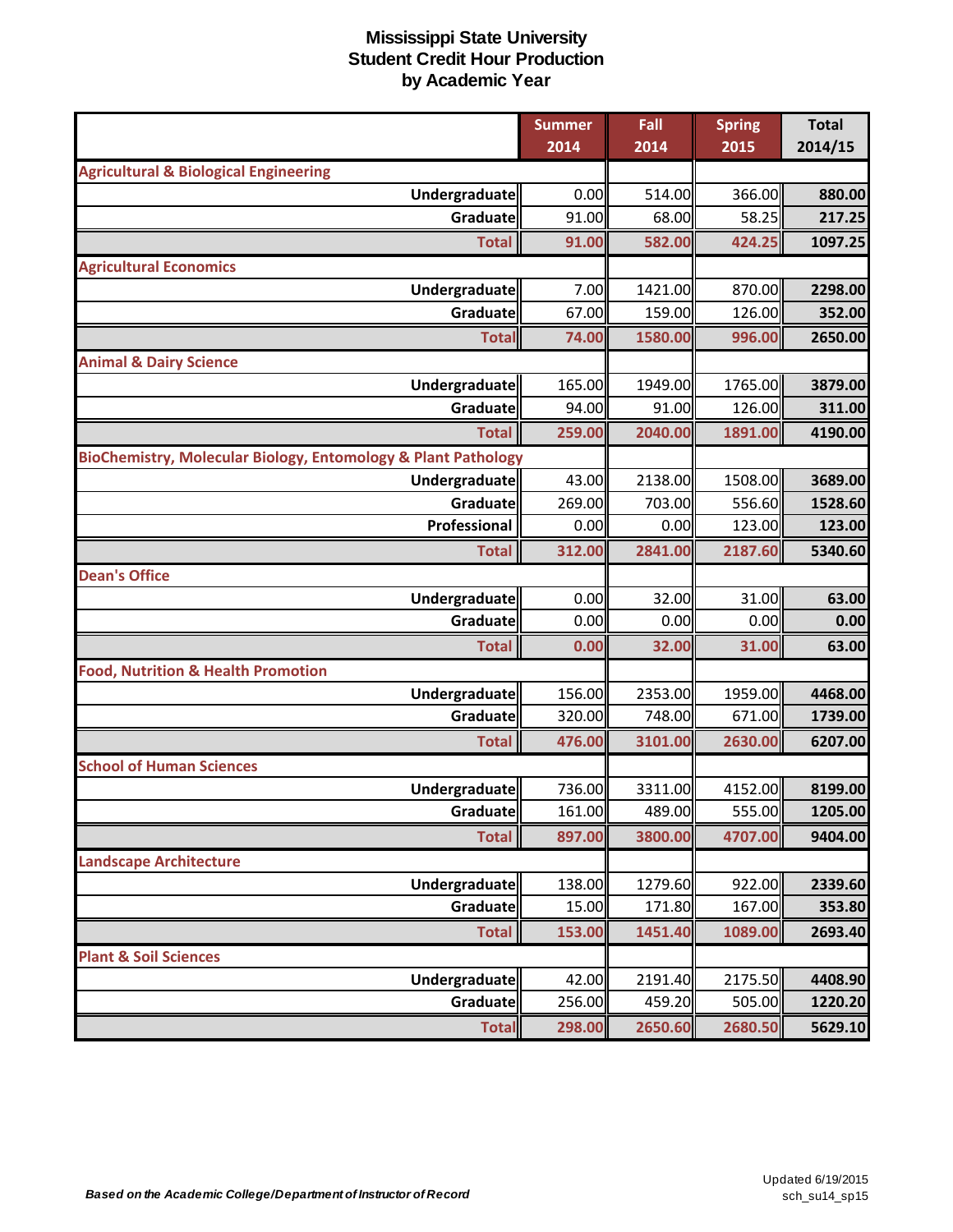|                                                   | <b>Summer</b><br>2014 | Fall<br>2014 | <b>Spring</b><br>2015 | <b>Total</b><br>2014/15 |
|---------------------------------------------------|-----------------------|--------------|-----------------------|-------------------------|
|                                                   |                       |              |                       |                         |
| <b>Poultry Science</b>                            |                       |              |                       |                         |
| Undergraduate                                     | 43.00                 | 1114.00      | 886.00                | 2043.00                 |
| Graduate                                          | 66.00                 | 65.00        | 92.00                 | 223.00                  |
| <b>Total</b>                                      | 109.00                | 1179.00      | 978.00                | 2266.00                 |
| <b>College of Agriculture &amp; Life Sciences</b> |                       |              |                       |                         |
| Undergraduate                                     | 1330.00ll             | 16303.00     | 14634.50              | 32267.50                |
| Graduate                                          | 1339.00               | 2954.00      | 2856.85               | 7149.85                 |
| Professional                                      | 0.00                  | 0.00         | 123.00                | 123.00                  |
| <b>Total</b>                                      | 2669.00               | 19257.00     | 17614.35              | 39417.35                |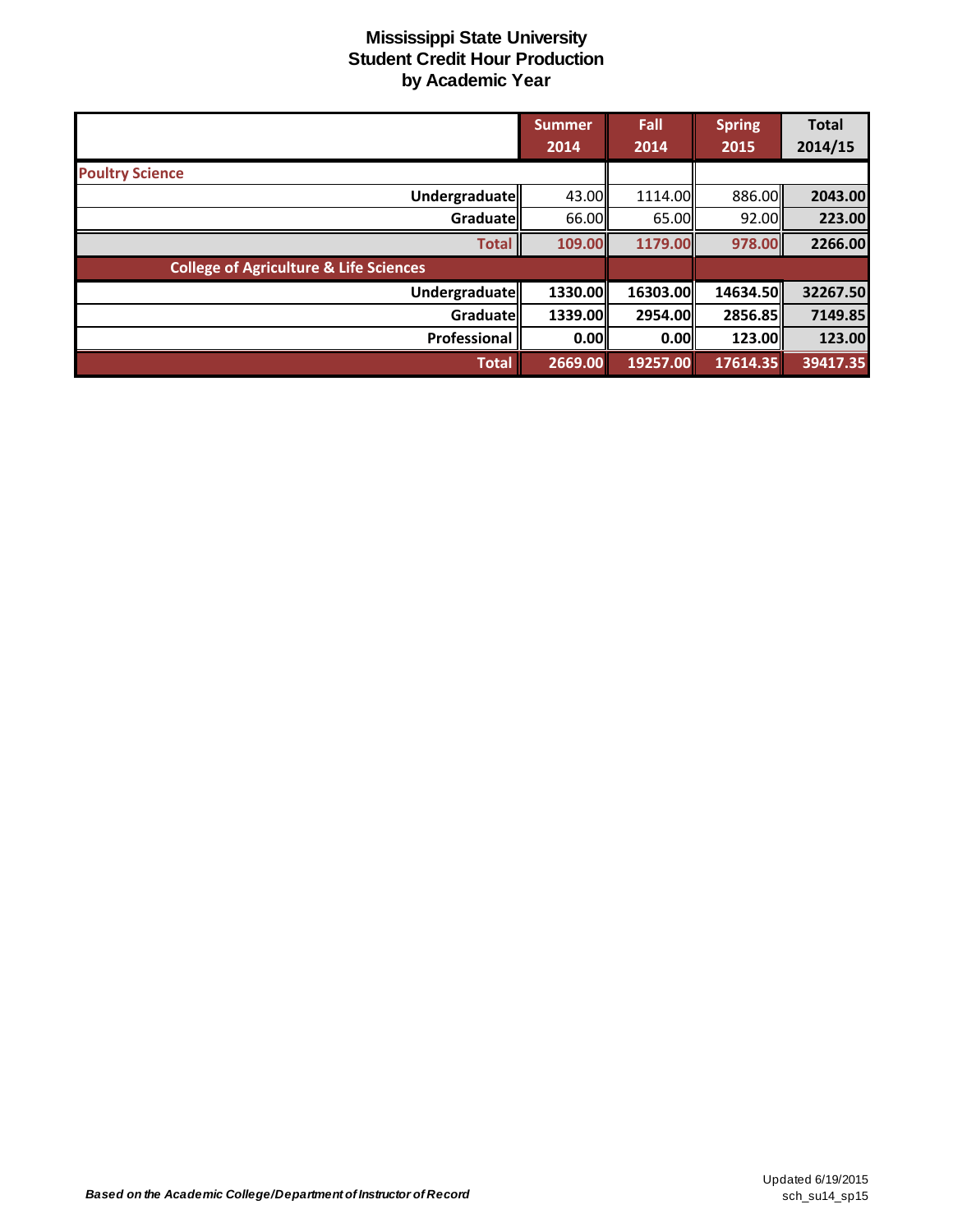|                                                  | <b>Summer</b><br>2014 | Fall<br>2014 | <b>Spring</b><br>2015 | <b>Total</b><br>2014/15 |
|--------------------------------------------------|-----------------------|--------------|-----------------------|-------------------------|
| <b>School of Architecture</b>                    |                       |              |                       |                         |
| Undergraduate                                    | 273.00                | 2860.54      | 3114.32               | 6247.86                 |
| Graduate                                         | 0.00                  | 9.00         | 6.00                  | 15.00                   |
| <b>Total</b>                                     | 273.00                | 2869.54      | 3120.32               | 6262.86                 |
| Art                                              |                       |              |                       |                         |
| <b>Undergraduate</b>                             | 414.00                | 3542.00      | 3243.00               | 7199.00                 |
| Graduate                                         | 3.00                  | 9.00         | 0.00                  | 12.00                   |
| <b>Total</b>                                     | 417.00                | 3551.00      | 3243.00               | 7211.00                 |
| <b>Building Construction Science</b>             |                       |              |                       |                         |
| <b>Undergraduate</b>                             | 0.00                  | 494.46       | 364.68                | 859.14                  |
| Graduate                                         | 17.00                 | 0.00         | 0.00                  | 17.00                   |
| <b>Total</b>                                     | 17.00                 | 494.46       | 364.68                | 876.14                  |
| <b>Interior Design</b>                           |                       |              |                       |                         |
| <b>Undergraduate</b>                             | 142.00                | 733.00       | 712.00                | 1587.00                 |
| Graduate                                         | 0.00                  | 0.00         | 2.00                  | 2.00                    |
| <b>Total</b>                                     | 142.00                | 733.00       | 714.00                | 1589.00                 |
| <b>College of Architecture, Art &amp; Design</b> |                       |              |                       |                         |
| Undergraduate                                    | 829.00                | 7630.00      | 7434.00               | 15893.00                |
| <b>Graduate</b>                                  | 20.00                 | 18.00        | 8.00                  | 46.00                   |
| <b>Total</b>                                     | 849.00                | 7648.00      | 7442.00               | 15939.00                |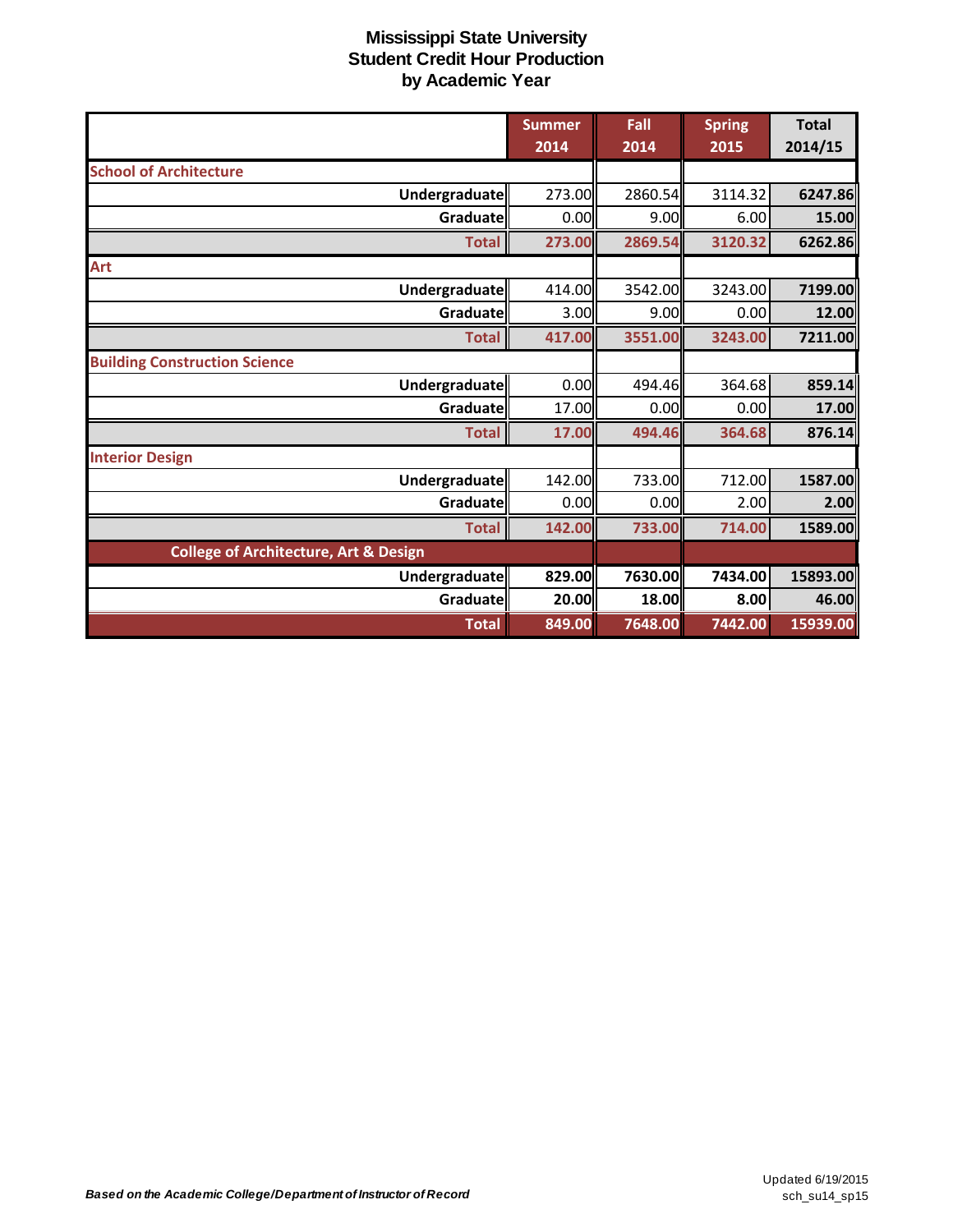|                                                           | <b>Summer</b> | Fall     | <b>Spring</b> | <b>Total</b> |
|-----------------------------------------------------------|---------------|----------|---------------|--------------|
|                                                           | 2014          | 2014     | 2015          | 2014/15      |
| <b>Aerospace Studies</b>                                  |               |          |               |              |
| <b>Undergraduate</b>                                      | 0.00          | 202.00   | 185.00        | 387.00       |
| Graduate                                                  | 0.00          | 0.00     | 0.00          | 0.00         |
| <b>Total</b>                                              | 0.00          | 202.00   | 185.00        | 387.00       |
| <b>Anthropology &amp; Middle Eastern Cultures</b>         |               |          |               |              |
| <b>Undergraduate</b>                                      | 279.00        | 1860.00  | 1467.00       | 3606.00      |
| Graduate                                                  | 26.00         | 248.00   | 226.00        | 500.00       |
| <b>Total</b>                                              | 305.00        | 2108.00  | 1693.00       | 4106.00      |
| <b>Biological Sciences</b>                                |               |          |               |              |
| Undergraduate                                             | 859.00        | 12224.50 | 13638.00      | 26721.50     |
| Graduate                                                  | 278.00        | 676.00   | 731.00        | 1685.00      |
| <b>Total</b>                                              | 1137.00       | 12900.50 | 14369.00      | 28406.50     |
| <b>Chemistry</b>                                          |               |          |               |              |
| Undergraduate                                             | 856.00        | 9482.50  | 7871.00       | 18209.50     |
| Graduate                                                  | 290.00        | 682.00   | 603.00        | 1575.00      |
| <b>Total</b>                                              | 1146.00       | 10164.50 | 8474.00       | 19784.50     |
| <b>Classical &amp; Modern Languages &amp; Literatures</b> |               |          |               |              |
| Undergraduate                                             | 795.00        | 5380.00  | 4659.00       | 10834.00     |
| Graduate                                                  | 0.00          | 51.00    | 57.00         | 108.00       |
| <b>Total</b>                                              | 795.00        | 5431.00  | 4716.00       | 10942.00     |
| <b>Communication</b>                                      |               |          |               |              |
| <b>Undergraduate</b>                                      | 1734.00       | 8707.00  | 8510.00       | 18951.00     |
| Graduate                                                  | 87.00         | 129.00   | 40.00         | 256.00       |
| <b>Total</b>                                              | 1821.00       | 8836.00  | 8550.00       | 19207.00     |
| <b>Dean's Office</b>                                      |               |          |               |              |
| <b>Undergraduate</b>                                      | 19.00         | 51.00    | 63.00         | 133.00       |
| Graduate                                                  | 0.00          | 0.00     | 0.00          | 0.00         |
| <b>Total</b>                                              | 19.00         | 51.00    | 63.00         | 133.00       |
| <b>English</b>                                            |               |          |               |              |
| <b>Undergraduate</b>                                      | 951.00        | 12830.00 | 10028.50      | 23809.50     |
| Graduate                                                  | 96.00         | 297.00   | 271.00        | 664.00       |
| <b>Total</b>                                              | 1047.00       | 13127.00 | 10299.50      | 24473.50     |
| <b>Geosciences</b>                                        |               |          |               |              |
| <b>Undergraduate</b>                                      | 1915.00       | 8478.00  | 7408.00       | 17801.00     |
| Graduate                                                  | 1122.00       | 1508.00  | 1444.00       | 4074.00      |
| <b>Total</b>                                              | 3037.00       | 9986.00  | 8852.00       | 21875.00     |
| <b>History</b>                                            |               |          |               |              |
| Undergraduate                                             | 561.00        | 6813.00  | 5235.50       | 12609.50     |
| Graduate                                                  | 35.00         | 601.00   | 553.00        | 1189.00      |
| <b>Total</b>                                              | 596.00        | 7414.00  | 5788.50       | 13798.50     |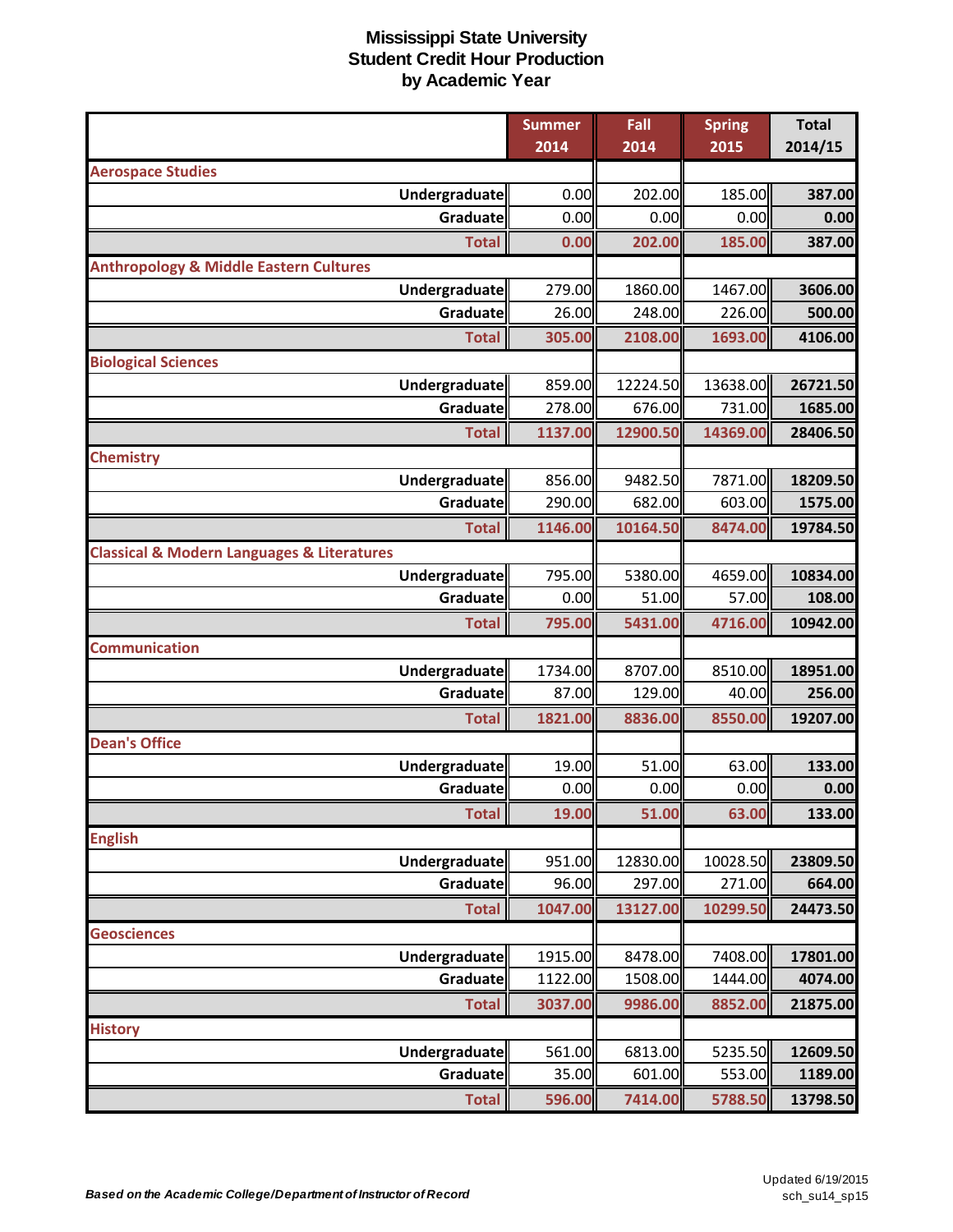|                                                      | <b>Summer</b> | Fall      | <b>Spring</b> | <b>Total</b> |
|------------------------------------------------------|---------------|-----------|---------------|--------------|
|                                                      | 2014          | 2014      | 2015          | 2014/15      |
| <b>Mathematics &amp; Statistics</b>                  |               |           |               |              |
| Undergraduate                                        | 3033.00       | 18241.00  | 14439.00      | 35713.00     |
| Graduate                                             | 194.00        | 1037.00   | 891.00        | 2122.00      |
| <b>Total</b>                                         | 3227.00       | 19278.00  | 15330.00      | 37835.00     |
| <b>Military Science</b>                              |               |           |               |              |
| Undergraduate                                        | 192.00        | 388.00    | 335.00        | 915.00       |
| Graduate                                             | 0.00          | 0.00      | 0.00          | 0.00         |
| <b>Total</b>                                         | 192.00        | 388.00    | 335.00        | 915.00       |
| <b>Philosophy &amp; Religion</b>                     |               |           |               |              |
| Undergraduate                                        | 876.00        | 3918.00   | 4599.00       | 9393.00      |
| <b>Graduate</b>                                      | 0.00          | 14.00     | 0.00          | 14.00        |
| <b>Total</b>                                         | 876.00        | 3932.00   | 4599.00       | 9407.00      |
| <b>Physics &amp; Astronomy</b>                       |               |           |               |              |
| Undergraduate                                        | 789.00        | 4430.00   | 4908.00       | 10127.00     |
| Graduate                                             | 9.00          | 454.00    | 446.00        | 909.00       |
| <b>Total</b>                                         | 798.00        | 4884.00   | 5354.00       | 11036.00     |
| <b>Political Science &amp; Public Administration</b> |               |           |               |              |
| Undergraduate                                        | 617.00        | 4622.00   | 3273.00       | 8512.00      |
| Graduate                                             | 203.00        | 579.00    | 478.00        | 1260.00      |
| <b>Total</b>                                         | 820.00        | 5201.00   | 3751.00       | 9772.00      |
| <b>Psychology</b>                                    |               |           |               |              |
| Undergraduate                                        | 1102.00       | 9666.00   | 7154.00       | 17922.00     |
| Graduate                                             | 117.00        | 472.00    | 487.00        | 1076.00      |
| <b>Total</b>                                         | 1219.00       | 10138.00  | 7641.00       | 18998.00     |
| <b>Shackouls Honors College</b>                      |               |           |               |              |
| Undergraduate                                        | 0.00          | 135.00    | 138.00        | 273.00       |
| Graduate                                             | 0.00          | 0.00      | 0.00          | 0.00         |
| <b>Total</b>                                         | 0.00          | 135.00    | 138.00        | 273.00       |
| <b>Sociology</b>                                     |               |           |               |              |
| <b>Undergraduate</b>                                 | 783.00        | 9715.00   | 8909.00       | 19407.00     |
| Graduate                                             | 115.00        | 342.00    | 299.00        | 756.00       |
| <b>Total</b>                                         | 898.00        | 10057.00  | 9208.00       | 20163.00     |
| <b>College of Arts &amp; Science</b>                 |               |           |               |              |
| Undergraduate                                        | 15361.00      | 117143.00 | 102820.00     | 235324.00    |
| Graduate                                             | 2572.00       | 7090.00   | 6526.00       | 16188.00     |
| <b>Total</b>                                         | 17933.00      | 124233.00 | 109346.00     | 251512.00    |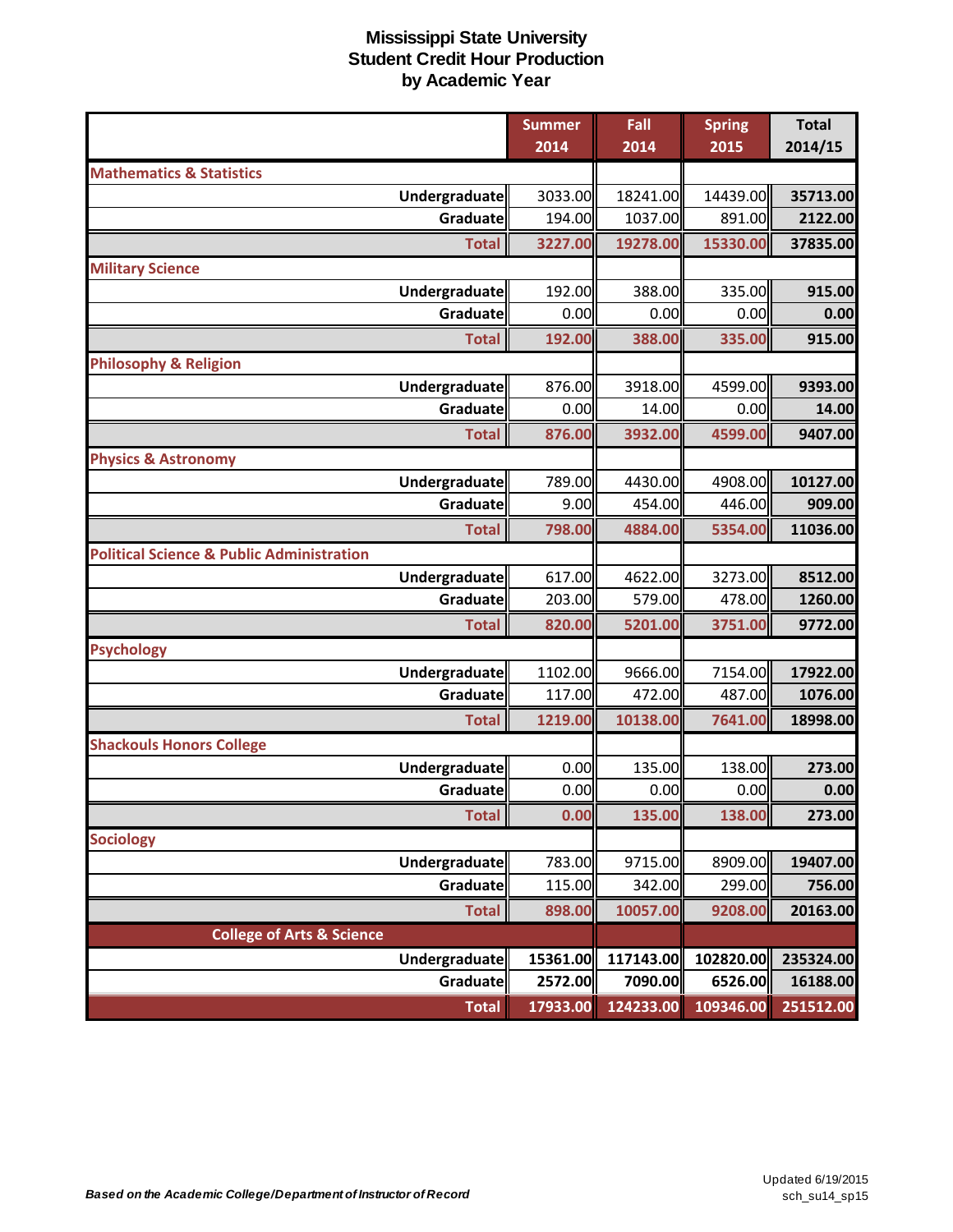|                                                            | <b>Summer</b> | Fall     | <b>Spring</b> | <b>Total</b> |
|------------------------------------------------------------|---------------|----------|---------------|--------------|
|                                                            | 2014          | 2014     | 2015          | 2014/15      |
| <b>School of Accountancy</b>                               |               |          |               |              |
| Undergraduate                                              | 1128.00       | 3887.00  | 3717.00       | 8732.00      |
| Graduate                                                   | 281.00        | 439.00   | 410.00        | 1130.00      |
| <b>Total</b>                                               | 1409.00       | 4326.00  | 4127.00       | 9862.00      |
| <b>Finance &amp; Economics</b>                             |               |          |               |              |
| Undergraduate                                              | 1318.00       | 7181.00  | 7279.00       | 15778.00     |
| Graduate                                                   | 195.00        | 267.00   | 265.00        | 727.00       |
| <b>Total</b>                                               | 1513.00       | 7448.00  | 7544.00       | 16505.00     |
| <b>Management &amp; Information Systems</b>                |               |          |               |              |
| Undergraduate                                              | 1070.00       | 7925.00  | 7986.50       | 16981.50     |
| Graduate                                                   | 353.00        | 640.00   | 607.00        | 1600.00      |
| <b>Total</b>                                               | 1423.00       | 8565.00  | 8593.50       | 18581.50     |
| <b>Marketing, Quantatative Analysis &amp; Business Law</b> |               |          |               |              |
| Undergraduate                                              | 1077.00       | 6732.00  | 6861.00       | 14670.00     |
| Graduate                                                   | 304.00        | 461.00   | 596.00        | 1361.00      |
| <b>Total</b>                                               | 1381.00       | 7193.00  | 7457.00       | 16031.00     |
| <b>College of Business</b>                                 |               |          |               |              |
| Undergraduate                                              | 4593.00       | 25725.00 | 25843.50      | 56161.50     |
| <b>Graduate</b>                                            | 1133.00       | 1807.00  | 1878.00       | 4818.00      |
| <b>Total</b>                                               | 5726.00       | 27532.00 | 27721.50      | 60979.50     |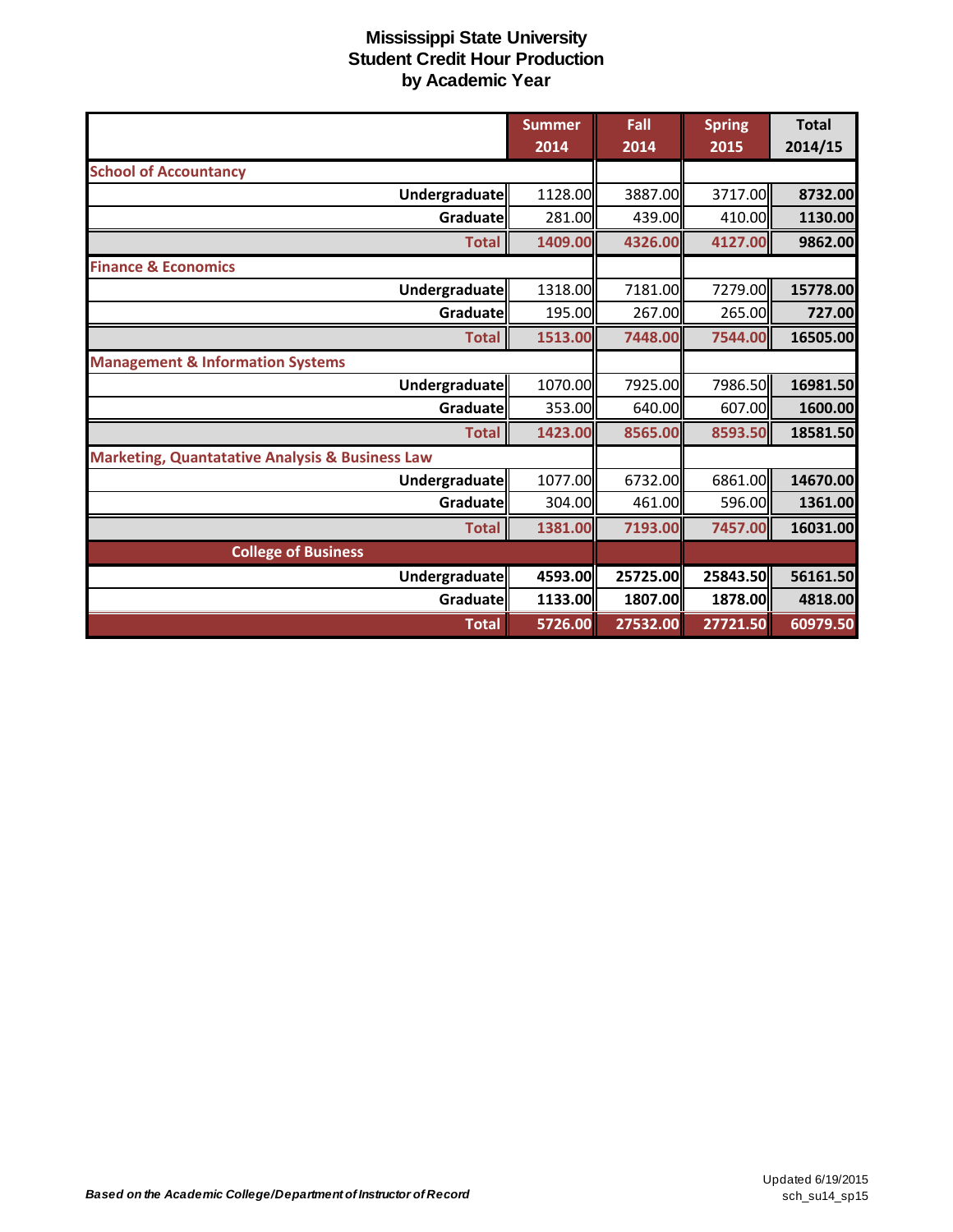|                                                          | <b>Summer</b><br>2014 | Fall<br>2014 | <b>Spring</b><br>2015 | <b>Total</b><br>2014/15 |
|----------------------------------------------------------|-----------------------|--------------|-----------------------|-------------------------|
| <b>Counseling &amp; Educational Psychology</b>           |                       |              |                       |                         |
| Undergraduate                                            | 1686.75               | 4909.00      | 4549.00               | 11144.75                |
| Graduate                                                 | 1234.00               | 1775.00      | 1721.00               | 4730.00                 |
| <b>Total</b>                                             | 2920.75               | 6684.00      | 6270.00               | 15874.75                |
| <b>Curriculum, Instruction &amp; Special Education</b>   |                       |              |                       |                         |
| Undergraduate                                            | 908.25                | 8700.50      | 8026.00               | 17634.75                |
| Graduate                                                 | 1296.00               | 1356.00      | 1230.00               | 3882.00                 |
| <b>Total</b>                                             | 2204.25               | 10056.50     | 9256.00               | 21516.75                |
| <b>Dean's Office</b>                                     |                       |              |                       |                         |
| Undergraduate                                            | 0.00                  | 496.00       | 332.00                | 828.00                  |
| Graduate                                                 | 0.00                  | 0.00         | 0.00                  | 0.00                    |
| <b>Total</b>                                             | 0.00                  | 496.00       | 332.00                | 828.00                  |
| <b>Instructional Systems &amp; Workforce Development</b> |                       |              |                       |                         |
| Undergraduate                                            | 1358.00               | 3580.50      | 3786.00               | 8724.50                 |
| Graduate                                                 | 334.00                | 528.00       | 530.00                | 1392.00                 |
| <b>Total</b>                                             | 1692.00               | 4108.50      | 4316.00               | 10116.50                |
| <b>Kinesology</b>                                        |                       |              |                       |                         |
| Undergraduate                                            | 2596.00               | 8332.00      | 8552.00               | 19480.00                |
| Graduate                                                 | 202.00                | 396.00       | 403.00                | 1001.00                 |
| <b>Total</b>                                             | 2798.00               | 8728.00      | 8955.00               | 20481.00                |
| <b>Leadership &amp; Foundations</b>                      |                       |              |                       |                         |
| Undergraduate                                            | 321.00                | 1485.00      | 1266.00               | 3072.00                 |
| Graduate                                                 | 657.00                | 823.00       | 869.00                | 2349.00                 |
| <b>Total</b>                                             | 978.00                | 2308.00      | 2135.00               | 5421.00                 |
| <b>Music</b>                                             |                       |              |                       |                         |
| Undergraduate                                            | 128.00                | 3098.00      | 2874.00               | 6100.00                 |
| Graduate                                                 | 0.00                  | 0.00         | 0.00                  | 0.00                    |
| <b>Total</b>                                             | 128.00                | 3098.00      | 2874.00               | 6100.00                 |
| <b>College of Education</b>                              |                       |              |                       |                         |
| <b>Undergraduate</b>                                     | 6998.00               | 30601.00     | 29385.00              | 66984.00                |
| Graduate                                                 | 3723.00               | 4878.00      | 4753.00               | 13354.00                |
| <b>Total</b>                                             | 10721.00              | 35479.00     | 34138.00              | 80338.00                |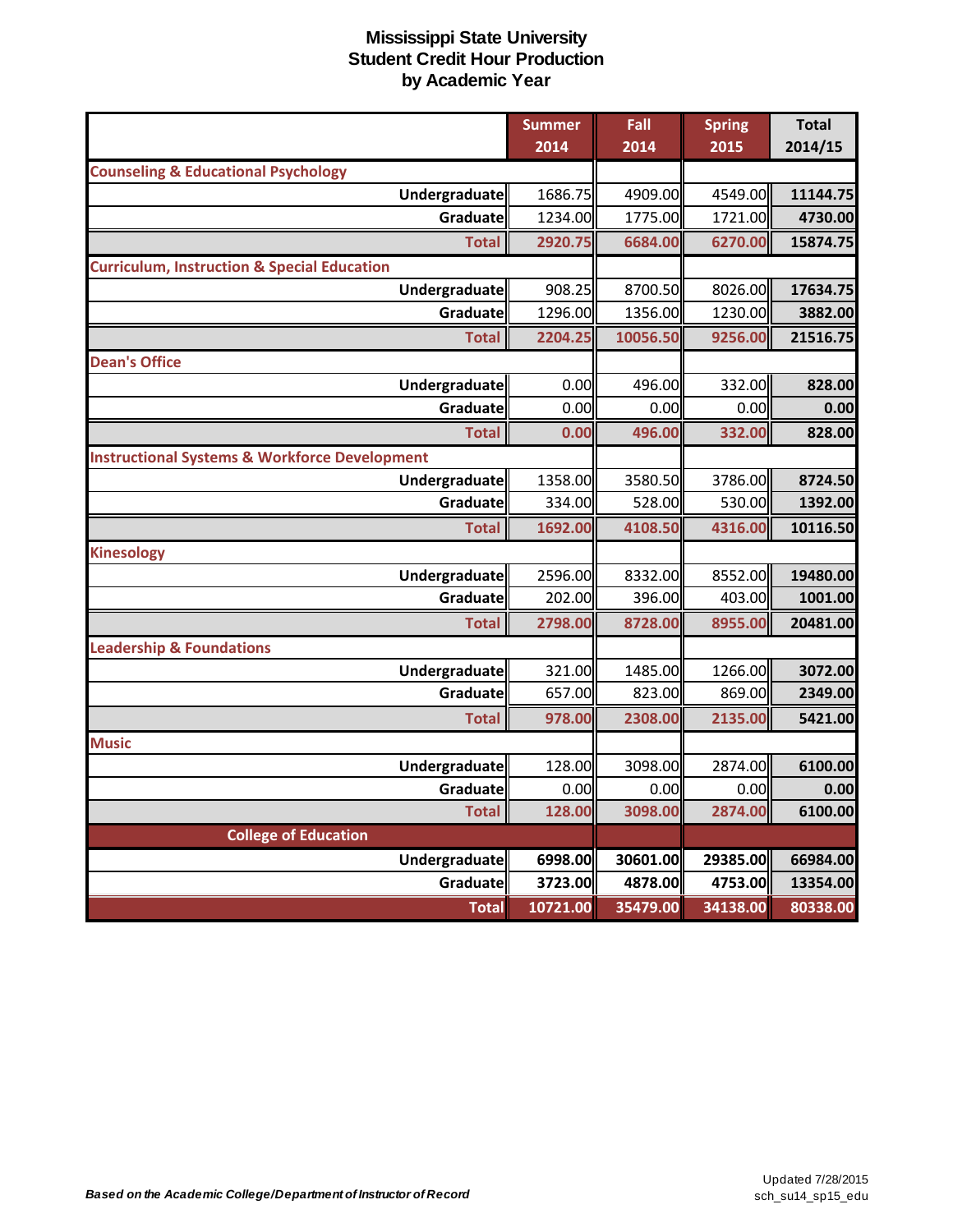|                                                  | <b>Summer</b> | Fall     | <b>Spring</b> | <b>Total</b> |
|--------------------------------------------------|---------------|----------|---------------|--------------|
|                                                  | 2014          | 2014     | 2015          | 2014/15      |
| <b>Aerospace Engineering</b>                     |               |          |               |              |
| <b>Undergraduate</b>                             | 486.00        | 3465.50  | 3206.50       | 7158.00      |
| Graduate                                         | 93.00         | 272.00   | 395.00        | 760.00       |
| <b>Total</b>                                     | 579.00        | 3737.50  | 3601.50       | 7918.00      |
| <b>Agricultural &amp; Biological Engineering</b> |               |          |               |              |
| <b>Undergraduate</b>                             | 3.00          | 1350.00  | 937.00        | 2290.00      |
| Graduate                                         | 52.00         | 136.00   | 172.75        | 360.75       |
| <b>Total</b>                                     | 55.00         | 1486.00  | 1109.75       | 2650.75      |
| <b>School of Chemical Engineering</b>            |               |          |               |              |
| Undergraduate                                    | 270.00        | 2456.00  | 2134.00       | 4860.00      |
| Graduate                                         | 46.00         | 181.00   | 162.00        | 389.00       |
| <b>Total</b>                                     | 316.00        | 2637.00  | 2296.00       | 5249.00      |
| <b>Civil &amp; Environmental Engineering</b>     |               |          |               |              |
| <b>Undergraduate</b>                             | 0.00          | 2384.00  | 2081.00       | 4465.00      |
| Graduate                                         | 165.00        | 435.00   | 448.00        | 1048.00      |
| <b>Total</b>                                     | 165.00        | 2819.00  | 2529.00       | 5513.00      |
| <b>Computer Science &amp; Engineering</b>        |               |          |               |              |
| Undergraduate                                    | 134.00        | 3854.00  | 3411.00       | 7399.00      |
| Graduate                                         | 142.00        | 746.00   | 684.00        | 1572.00      |
| <b>Total</b>                                     | 276.00        | 4600.00  | 4095.00       | 8971.00      |
| <b>Electrical &amp; Computer Engineering</b>     |               |          |               |              |
| <b>Undergraduate</b>                             | 244.00        | 2968.50  | 2514.50       | 5727.00      |
| <b>Graduate</b>                                  | 254.00        | 745.00   | 740.85        | 1739.85      |
| <b>Total</b>                                     | 498.00        | 3713.50  | 3255.35       | 7466.85      |
| <b>General Engineering</b>                       |               |          |               |              |
| <b>Undergraduate</b>                             | 0.00          | 224.00   | 229.00        | 453.00       |
| Graduate                                         | 0.00          | 0.00     | 0.00          | 0.00         |
| <b>Total</b>                                     | 0.00          | 224.00   | 229.00        | 453.00       |
| <b>Industrial &amp; Systems Engineering</b>      |               |          |               |              |
| Undergraduate                                    | 428.00        | 2688.00  | 2703.00       | 5819.00      |
| Graduate                                         | 187.00        | 584.00   | 545.15        | 1316.15      |
| <b>Total</b>                                     | 615.00        | 3272.00  | 3248.15       | 7135.15      |
| <b>Mechanical Engineering</b>                    |               |          |               |              |
| <b>Undergraduate</b>                             | 495.00        | 3208.00  | 3048.00       | 6751.00      |
| Graduate                                         | 305.00        | 843.00   | 829.40        | 1977.40      |
| <b>Total</b>                                     | 800.00        | 4051.00  | 3877.40       | 8728.40      |
| <b>College of Engineering</b>                    |               |          |               |              |
| <b>Undergraduate</b>                             | 2060.00       | 22598.00 | 20264.00      | 44922.00     |
| Graduate                                         | 1244.00       | 3942.00  | 3977.15       | 9163.15      |
| <b>Total</b>                                     | 3304.00       | 26540.00 | 24241.15      | 54085.15     |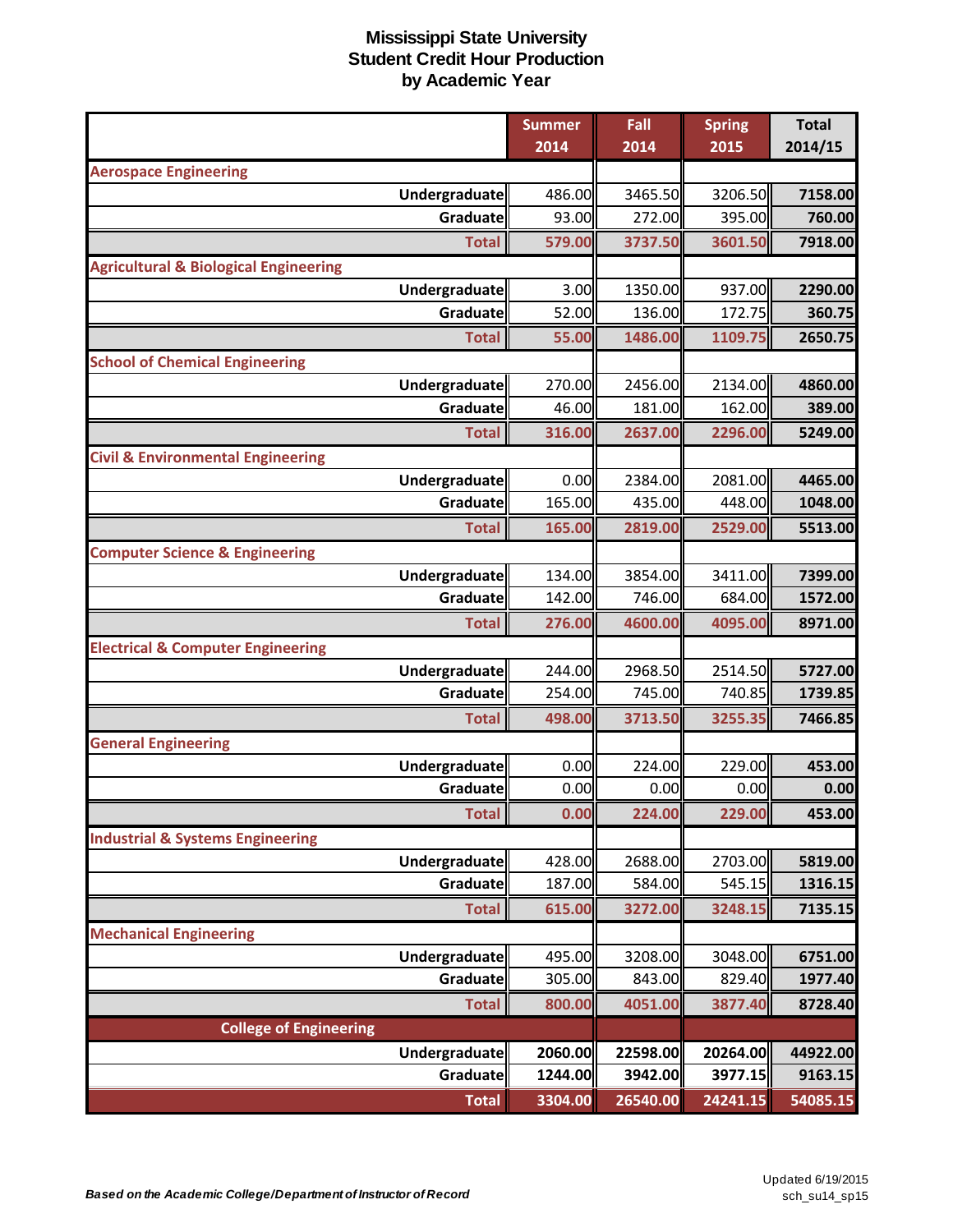|                                              | <b>Summer</b> | Fall    | <b>Spring</b> | <b>Total</b> |
|----------------------------------------------|---------------|---------|---------------|--------------|
|                                              | 2014          | 2014    | 2015          | 2014/15      |
| <b>Forestry</b>                              |               |         |               |              |
| Undergraduate                                | 314.00        | 685.00  | 1235.00       | 2234.00      |
| Graduate                                     | 185.00        | 310.00  | 312.00        | 807.00       |
| <b>Total</b>                                 | 499.00        | 995.00  | 1547.00       | 3041.00      |
| <b>Sustainable Bioproducts</b>               |               |         |               |              |
| Undergraduate                                | 0.00          | 96.00   | 37.00         | 133.00       |
| Graduate                                     | 93.00         | 243.00  | 277.00        | 613.00       |
| <b>Total</b>                                 | 93.00         | 339.00  | 314.00        | 746.00       |
| <b>Wildlife, Fisheries &amp; Aquaculture</b> |               |         |               |              |
| Undergraduate                                | 40.00         | 1435.00 | 930.00        | 2405.00      |
| Graduate                                     | 284.00        | 558.00  | 487.00        | 1329.00      |
| <b>Total</b>                                 | 324.00        | 1993.00 | 1417.00       | 3734.00      |
| <b>College of Forest Resources</b>           |               |         |               |              |
| Undergraduate                                | 354.00        | 2216.00 | 2202.00       | 2405.00      |
| Graduate                                     | 562.00        | 1111.00 | 1076.00       | 1329.00      |
| <b>Total</b>                                 | 916.00        | 3327.00 | 3278.00       | 3734.00      |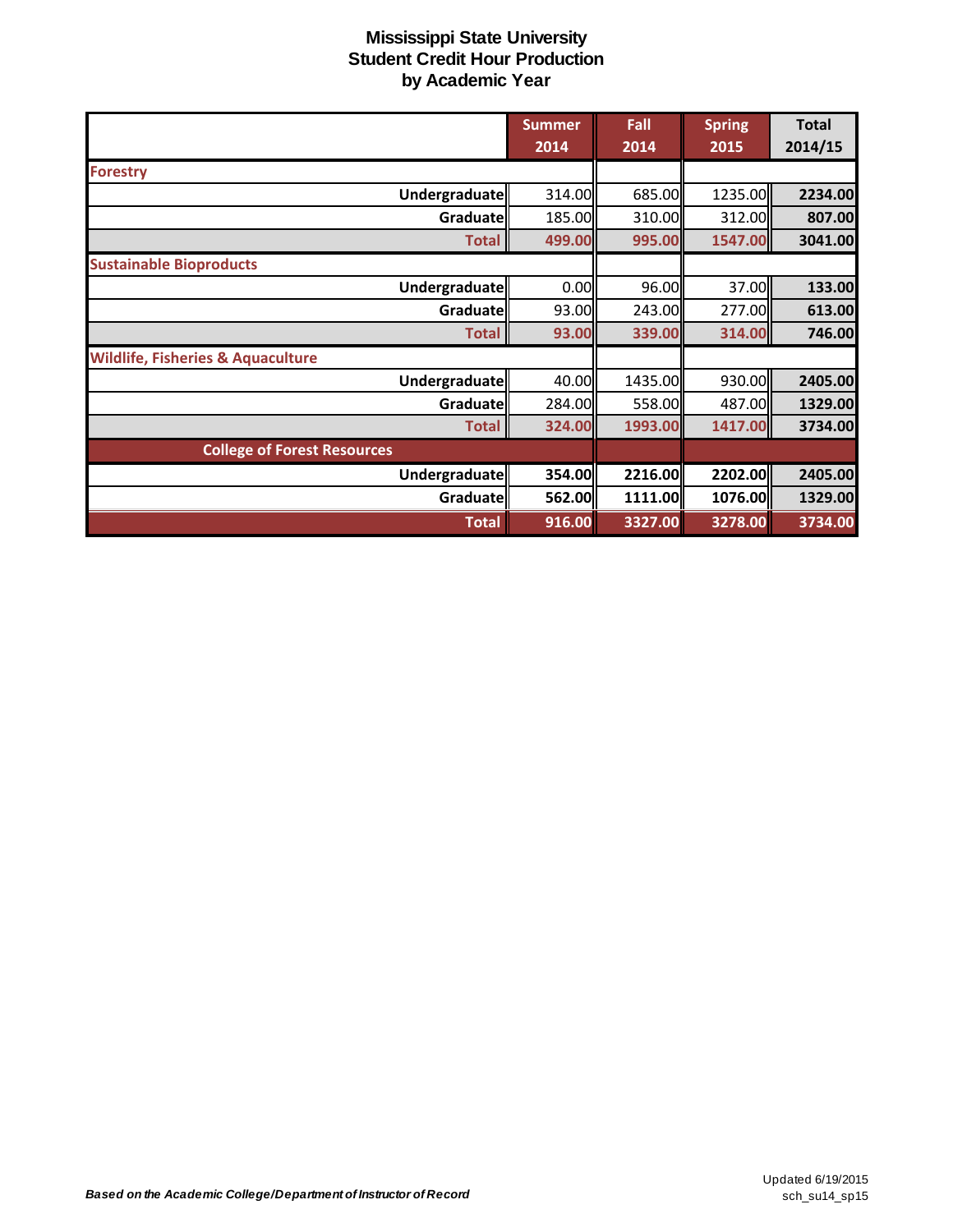|                                       | <b>Summer</b> | Fall      | <b>Spring</b> | <b>Total</b> |
|---------------------------------------|---------------|-----------|---------------|--------------|
|                                       | 2014          | 2014      | 2015          | 2014/15      |
| <b>Veterinary Medical Technology</b>  |               |           |               |              |
| Undergraduate                         | 24.00         | 0.00      | 0.00          | 24.00        |
| Graduate                              | 0.00          | 0.00      | 0.00          | 0.00         |
| <b>Total</b>                          | 24.00         | 0.00      | 0.00          | 24.00        |
| <b>Veterinary Medicine</b>            |               |           |               |              |
| Undergraduate                         | 84.00         | 468.00    | 799.00        | 1351.00      |
| Graduatell                            | 294.00        | 449.00I   | 558.00        | 1301.00      |
| Professional                          | 2669.00       | 6856.00   | 6036.00       | 15561.00     |
| <b>Total</b>                          | 3047.00       | 7773.00   | 7393.00       | 18213.00     |
| <b>College of Veterinary Medicine</b> |               |           |               |              |
| <b>Undergraduate</b>                  | 108.00        | 468.00    | 799.00        | 1375.00      |
| Graduate                              | 294.00        | 449.00    | 558.00        | 1301.00      |
| Professional                          | 2669.00       | 6856.00ll | 6036.00       | 15561.00     |
| <b>Total</b>                          | 3071.00       | 7773.00   | 7393.00       | 18237.00     |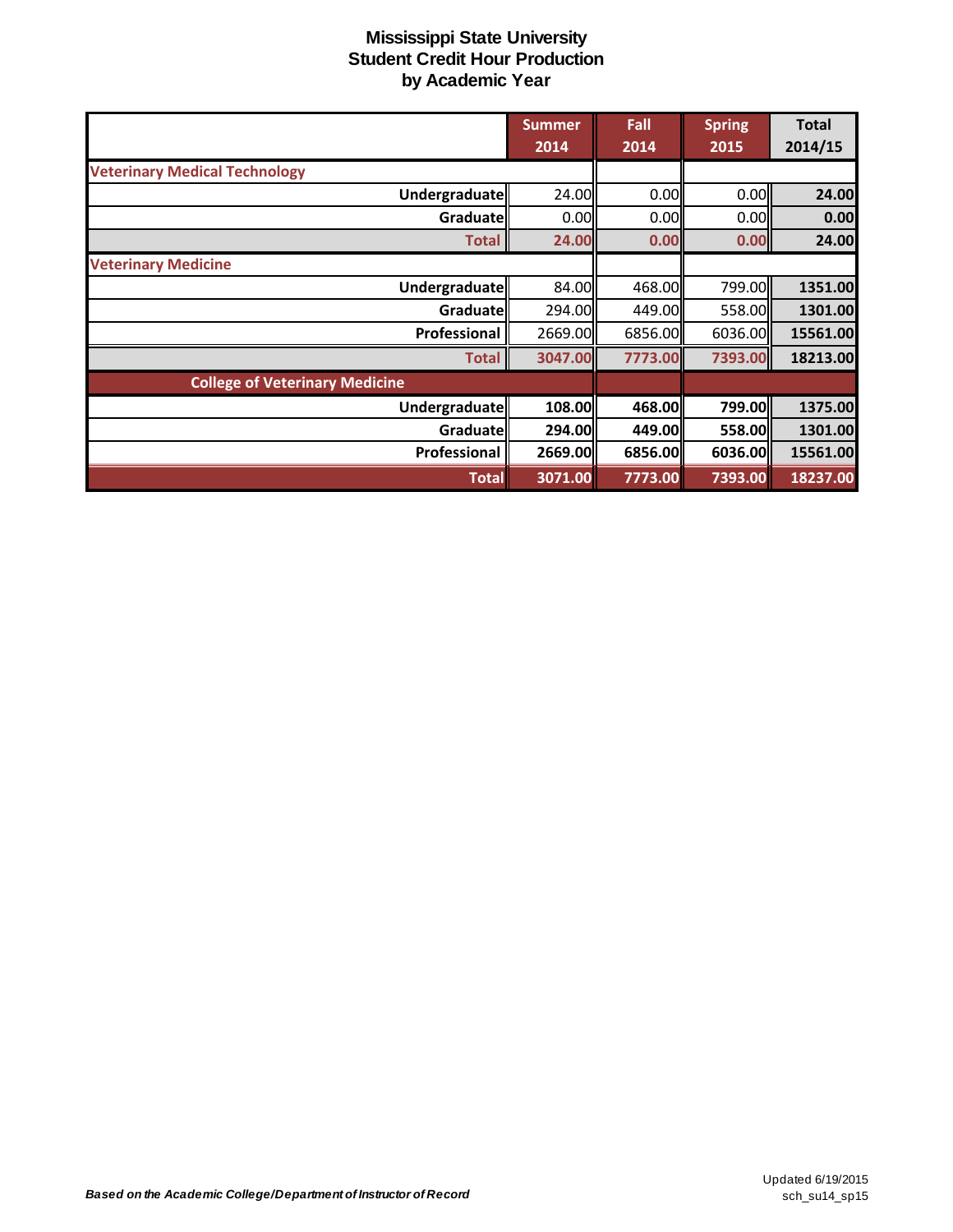|                                    | <b>Summer</b> | Fall                | <b>Spring</b> | <b>Total</b> |
|------------------------------------|---------------|---------------------|---------------|--------------|
|                                    | 2014          | 2014                | 2015          | 2014/15      |
| <b>African American Studies</b>    |               |                     |               |              |
| Undergraduate                      | 0.00          | 0.00                | 0.00          | 0.00         |
| Graduate                           | 0.00          | 0.00                | 0.00          | 0.00         |
| <b>Total</b>                       | 0.00          | 0.00                | 0.00          | 0.00         |
| <b>Provost Office</b>              |               |                     |               |              |
| Undergraduate                      | 362.00        | 181.00              | 324.00        | 867.00       |
| Graduate                           | 0.00          | 0.00                | 0.00          | 0.00         |
| <b>Total</b>                       | 362.00        | 181.00              | 324.00        | 867.00       |
| <b>Student Leadership</b>          |               |                     |               |              |
| Undergraduate                      | 0.00          | 20.00               | 0.00          | 20.00        |
| Graduate                           | 0.00          | 0.00                | 0.00          | 0.00         |
| <b>Total</b>                       | 0.00          | 20.00               | 0.00          | 20.00        |
| <b>College of Academic Affairs</b> |               |                     |               |              |
| Undergraduate                      | 362.00        | 201.00              | 324.00        | 887.00       |
| <b>Graduate</b>                    | 0.00          | 0.00                | 0.00          | 0.00         |
| <b>Total</b>                       | 362.00        | $\overline{201.00}$ | 324.00        | 887.00       |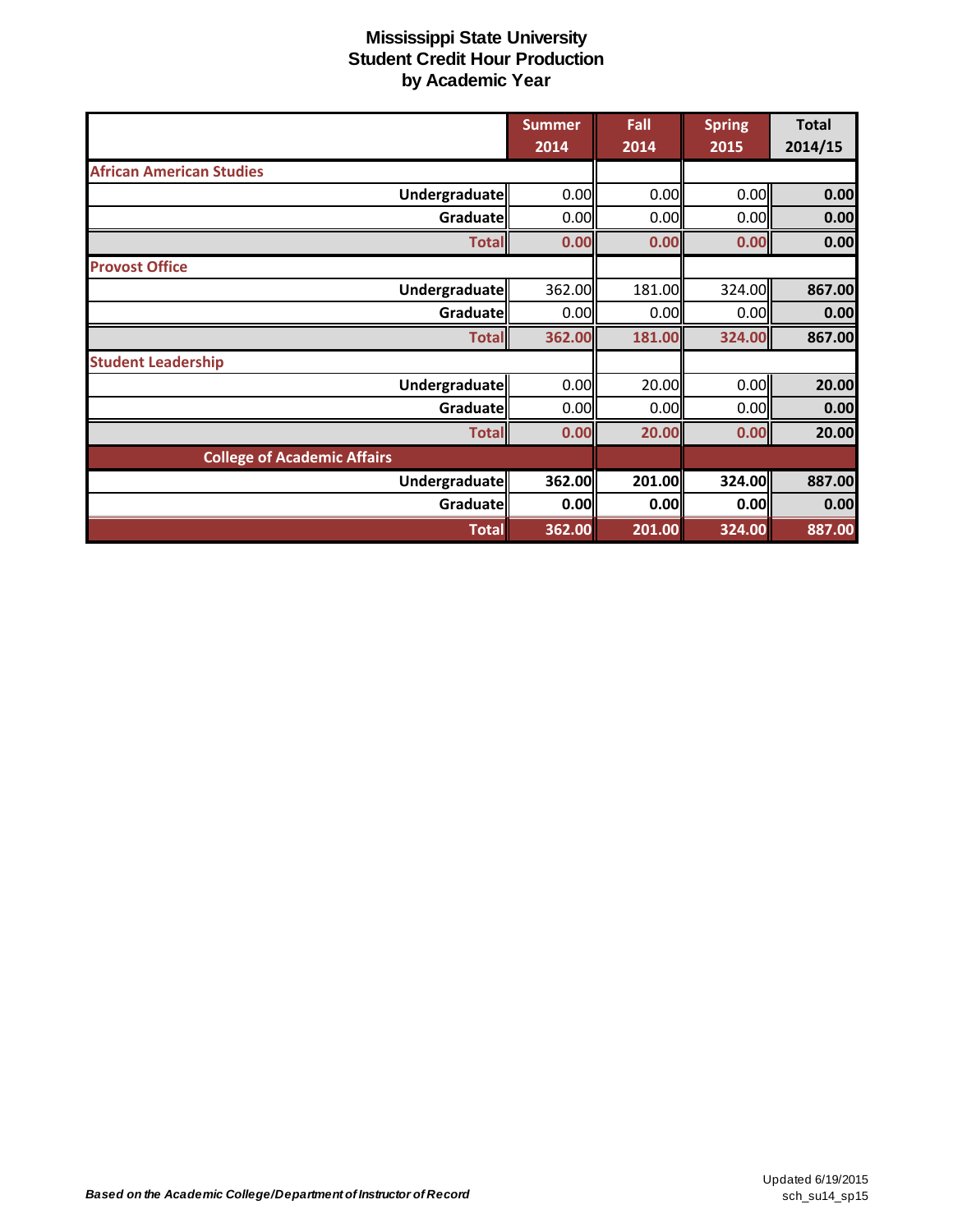|                          | Summer   | Fall      | <b>Spring</b>                          | <b>Total</b>        |
|--------------------------|----------|-----------|----------------------------------------|---------------------|
|                          | 2014     | 2014      | 2015                                   | 2014/15             |
| <b>Total Main Campus</b> |          |           |                                        |                     |
| Undergraduatell          |          |           | 30756.00 217610.00 198702.00 447068.00 |                     |
| Graduate                 | 10202.00 | 21685.00  | 21144.00                               | 53031.00            |
| Professional             | 2669.00  | 6856.00   | 6159.00                                | 15684.00            |
| <b>Total</b>             | 43627.00 | 246151.00 |                                        | 226005.00 515783.00 |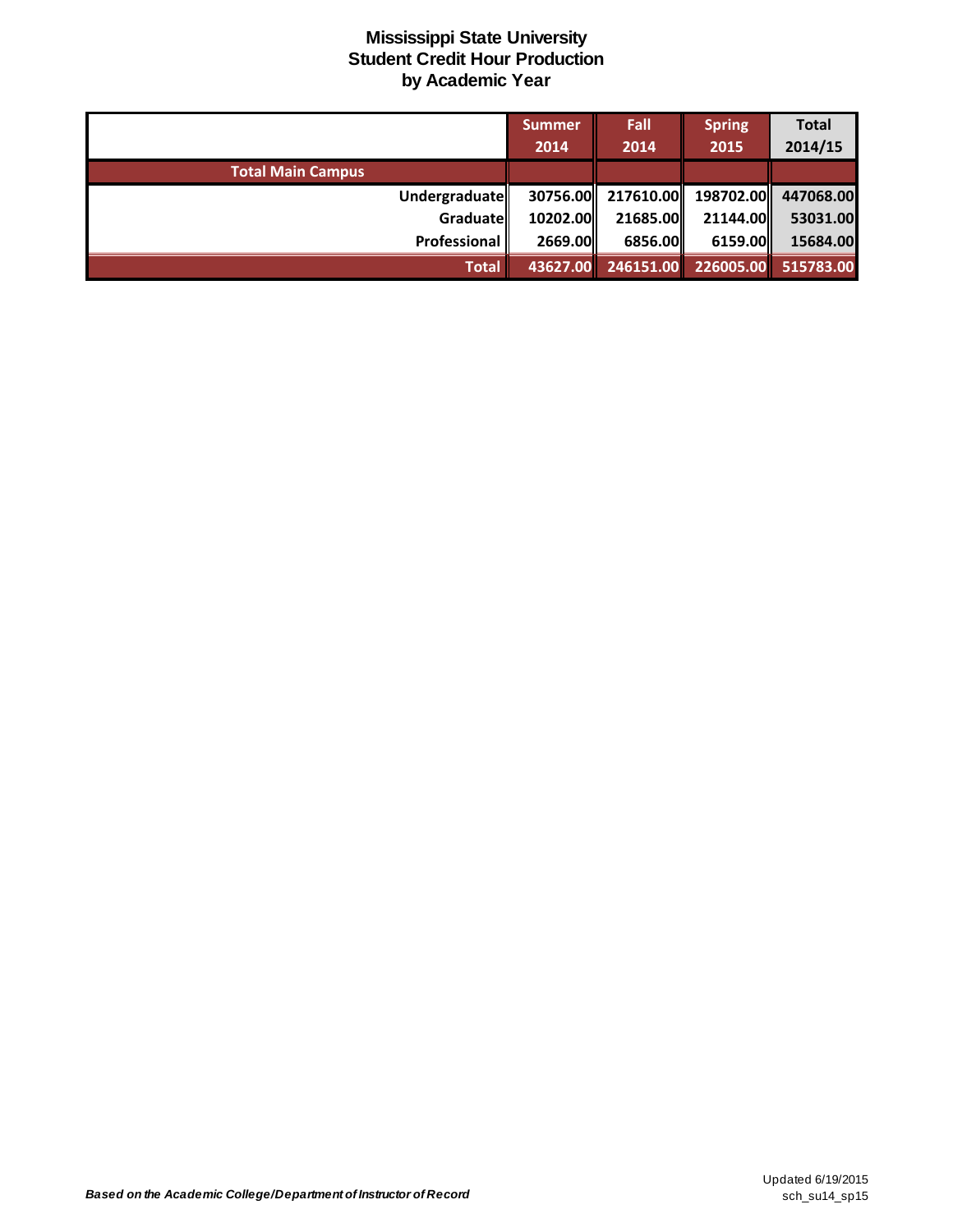|                              | <b>Summer</b> | Fall            | <b>Spring</b> | <b>Total</b> |
|------------------------------|---------------|-----------------|---------------|--------------|
|                              | 2014          | 2014            | 2015          | 2014/15      |
| <b>Total Meridian Campus</b> |               |                 |               |              |
| Undergraduate                | 1239.00       | 5275.00         | 5004.00       | 11518.00     |
| Graduate                     | 685.00        | <b>564.00II</b> | 489.00        | 1738.00      |
| Total                        | 1924.00       | 5839.00         | 5493.00       | 13256.00     |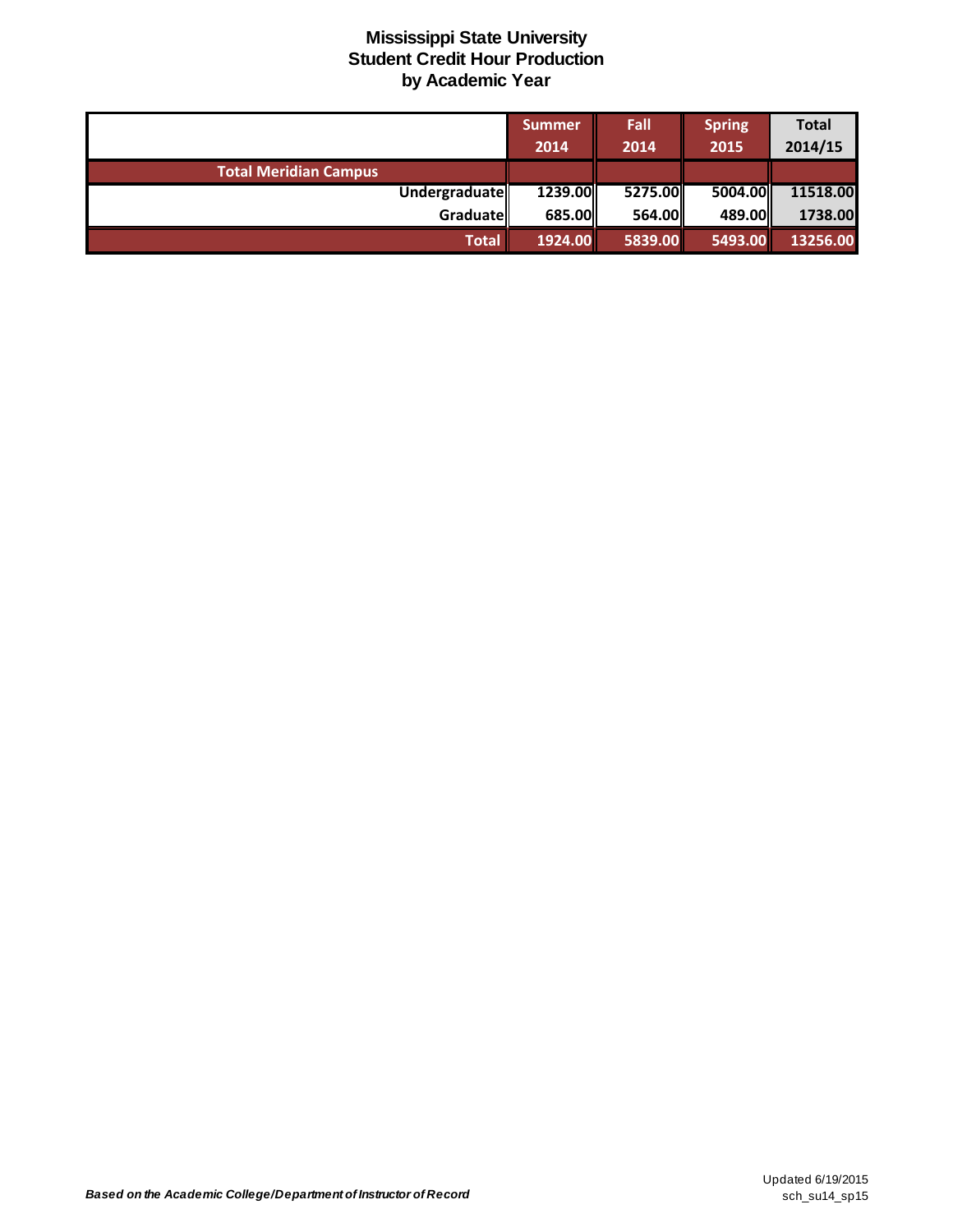|                                 | <b>Summer</b><br>2014 | Fall<br>2014 | <b>Spring</b><br>2015 | <b>Total</b><br>2014/15 |
|---------------------------------|-----------------------|--------------|-----------------------|-------------------------|
| <b>Total Starkville Campus</b>  |                       |              |                       |                         |
| Undergraduate                   | 25166.00              | 209741.00    | 190468.00             | 425375.00               |
| Graduate                        | 6450.00               | 16468.00     | 16044.00              | 38962.00                |
| Professional                    | 2654.00               | 6856.00      | 6159.00               | 15669.00                |
| <b>Total</b>                    | 34270.00              | 233065.00    | 212671.00             | 480006.00               |
|                                 |                       |              |                       |                         |
| <b>Total Meridian Campus</b>    |                       |              |                       |                         |
| Undergraduate                   | 1239.00               | 5275.00      | 5004.00               | 11518.00                |
| Graduate                        | 685.00                | 564.00       | 489.00                | 1738.00                 |
| <b>Total</b>                    | 1924.00               | 5839.00      | 5493.00               | 13256.00                |
|                                 |                       |              |                       |                         |
| <b>Total Distance Education</b> |                       |              |                       |                         |
| <b>Undergraduate</b>            | 4553.00               | 7781.00      | 7910.00               | 20244.00                |
| Graduate                        | 3746.00               | 5217.00      | 5097.00               | 14060.00                |
| <b>Total</b>                    | 8299.00               | 12998.00     | 13007.00              | 34304.00                |
|                                 |                       |              |                       |                         |
| <b>Total Study Abroad</b>       |                       |              |                       |                         |
| <b>Undergraduate</b>            | 1037.00               | 88.00        | 324.00                | 1449.00                 |
| Graduate                        | 6.00                  | 0.00         | 3.00                  | 9.00                    |
| Professional                    | 15.00                 | 0.00         | 0.00                  | 15.00                   |
| <b>Total</b>                    | 1058.00               | 88.00        | 327.00                | 1473.00                 |
|                                 |                       |              |                       |                         |
| <b>Total University</b>         |                       |              |                       |                         |
| <b>Undergraduate</b>            | 31995.00              | 222885.00    | 203706.00             | 458586.00               |
| Graduate                        | 10887.00              | 22249.00     | 21633.00              | 54769.00                |
| Professional                    | 2669.00               | 6856.00      | 6159.00               | 15684.00                |
| <b>Total</b>                    | 45551.00              | 251990.00    | 231498.00             | 529039.00               |

**Undergraduate=LOWER:1000-2999 and UPPER: 3000-5999 Level Courses (Excludes 5000 Level CVM Courses) Graduate=GRAD\_1: 6000-7999 Level Courses and GRAD\_2: 8000-9999 Level Courses Professional=PROF: 5000 Level CVM Courses**